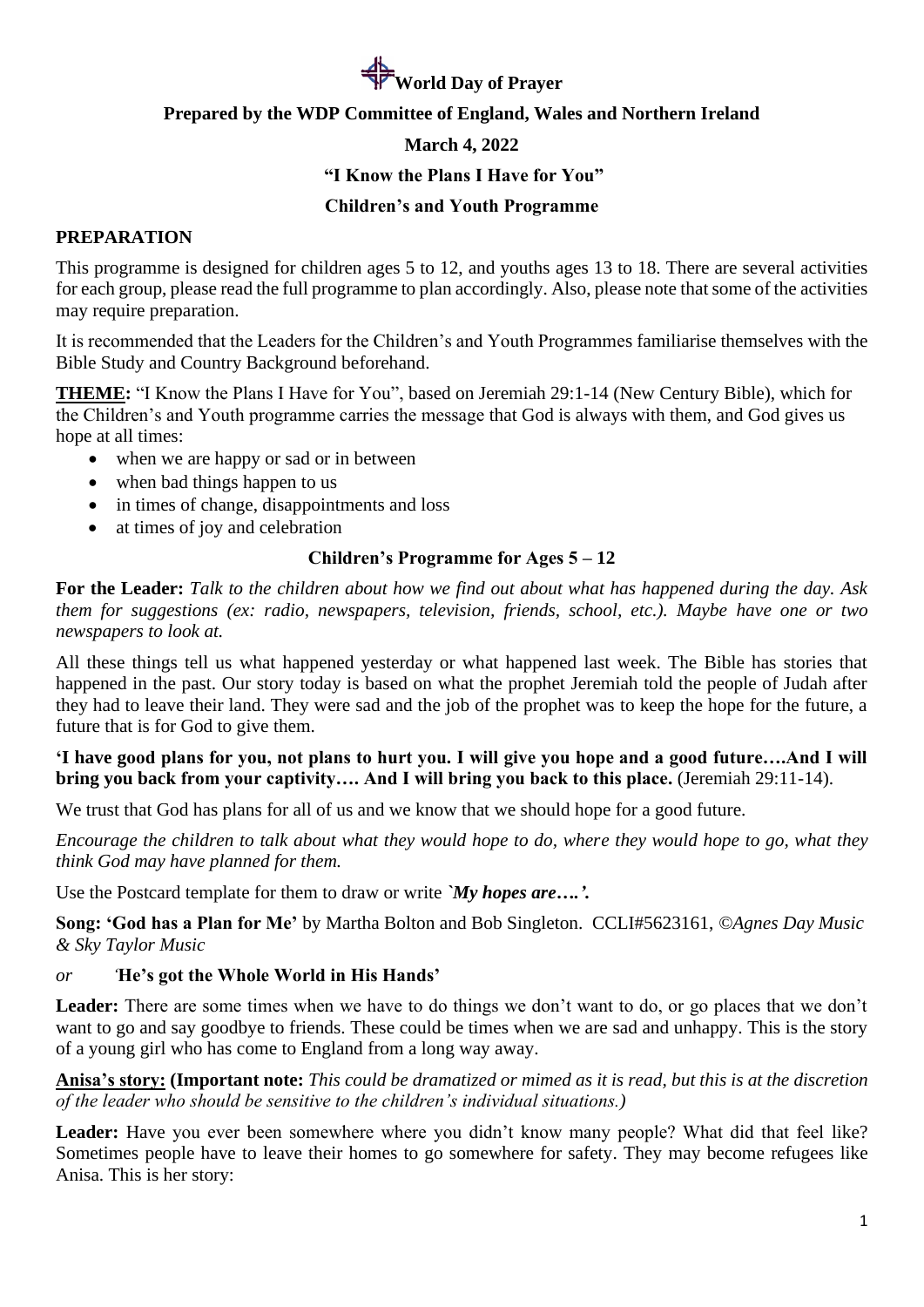**Anisa:** *`My name is Anisa. I am 5 years old and I live in England now, but I came from Iran. My mummy, daddy and me came here in the back of a very large truck. We had to hide behind lots of big crates and be very quiet. We had to leave our country because there were people there who seemed very angry at us and made us feel frightened. Even mummy and daddy were scared and said we would have to leave home and go away. I cried and didn't want to go, but mummy told me that God would help us and keep us safe'.*

**Leader:** What thing would **you** miss more than anything else if you had to leave your home?

**Anisa:** *`The journey was so long and we were very tired and uncomfortable. There was another family with us too, and we were often sick. We were hungry and thirsty. I tried not to cry, but I missed my own home and my doll that I loved very much. It was dark and very cold when we climbed out of the truck. We only had the clothes we were wearing. My daddy carried me across a field and along a road. I know that mummy was very frightened and I was too. I don't remember where we fell asleep the first night here. Everything seems very muddled now.'*

**Leader:** What do you think it would feel like not to have a home or friends? How important is it to have a friend? How can **you** be a good friend to someone – maybe someone new to your school?

**Anisa:** `*We have lived in different places until we got to this town. Now we have a rented flat and I go to primary school. This is where I met Susan. I was learning English and we could talk. She became my friend. She knew that I was feeling sad and scared. I was always feeling cold and hungry. Susan told her grandma about me. Her grandma went to her church and they contacted another church where many Iranians met together. They came and brought us some more clothes, bedding and some toys for me! My favourite is a baby doll with knitted clothes that Susan's grandma gave me.'*

Leader: So many small things can make a very big difference, can't they? God will always give you something to hope for and changes will happen.

**Anisa:** *`I am so happy to live here now. My daddy has got a job and my mummy is studying at the local college because she wants to be a nurse. Now I am glad that we came here - even though we still miss our first home and my family there. Now I know that God had a plan for us.'*

Leader: We know that there are many people from many different countries who are trying to find a new home, sometimes far away from their own country. They have to travel on long dangerous journeys and say goodbye to their families and friends. They want freedom and safety and God will give them hope for the future.

# **Prayer Ideas:**

*Use one or more of these ideas to share the children's prayers:*

• PRAISE: Use a sheet or length of fabric as a 'parachute'. All the children hold an edge of the fabric and raise it together saying:

We lift our thanks to you! We thank you for....and go round each child as they say something they are thankful for, as they lift the `parachute' each time.

- With the children sitting around in a circle, pass a stone around. As each child holds the stone they are asked to think of something they may need to say SORRY for and ask God to forgive them.
- HOPSCOTCH PRAYERS: Draw out a grid with numbers  $1 6$  on the ground. Use a pebble or stone to throw into each number in turn. When it lands, the child must hop to each number in turn and on the number with the pebble pray for the corresponding topic:
	- 1. Thanks: Say thank you to God for one thing today.
	- 2. Sorry/Forgiveness: Is there something the child needs to say sorry to God for and ask for forgiveness? For wrong words, actions or even attitude?
	- 3. Please: Think of the people of England, Wales and Northern Ireland and ask God to bless them, especially the children and the young people there today.
	- 4. Thanks: Think of two more things to be thankful for….
	- 5. Please: A prayer for their own family and friends today.
	- 6. Hope: Think of something they would hope for in the future.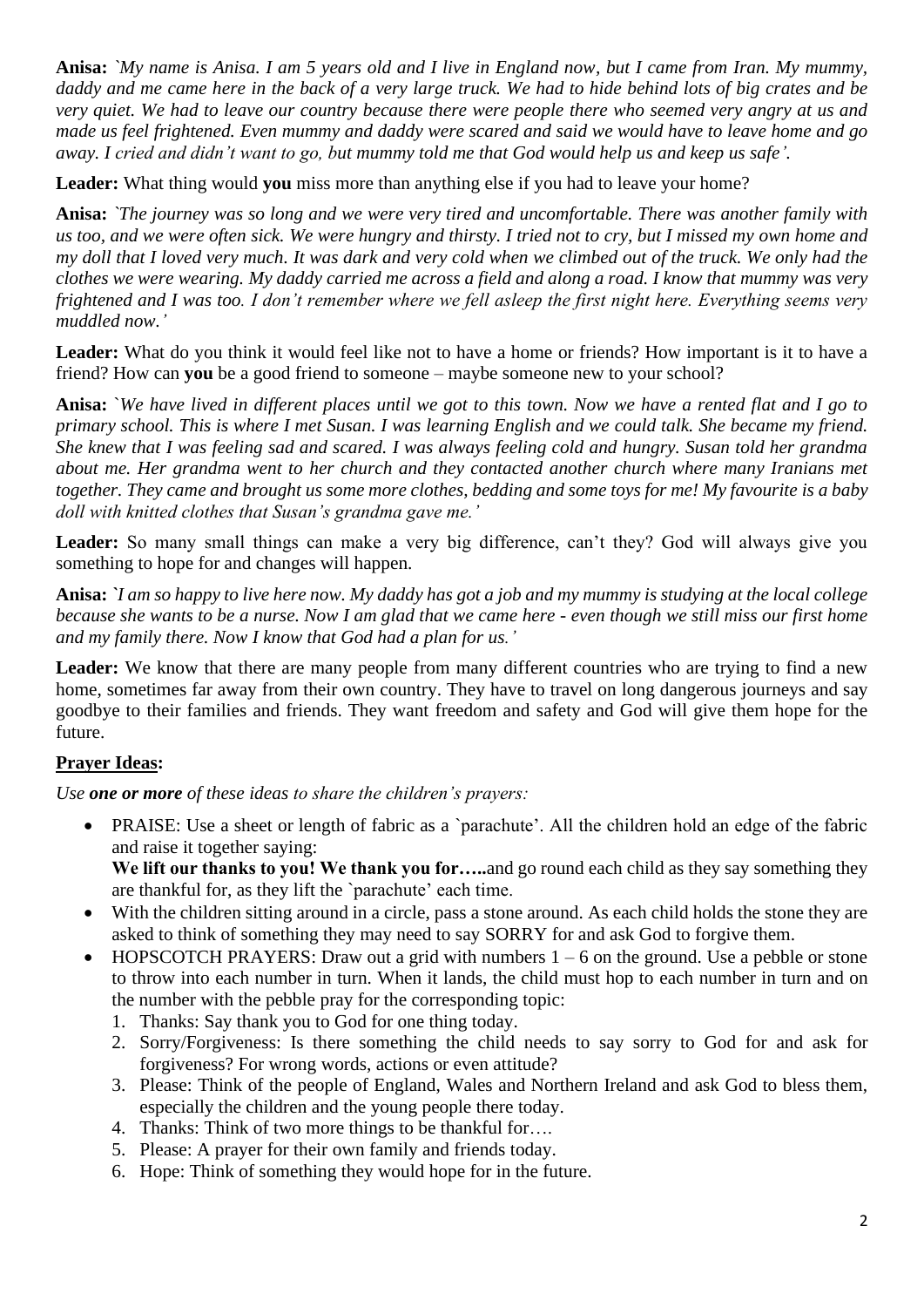Conclude with: **Dear God, we thank you for keeping Anisa safe and giving her and her family a happy future. We pray for all the many children who have had to leave their homes and travel to new places to feel safe. Watch over them when they are sad or frightened and give them hope. We are sorry for the times when we have done things we know are wrong, the times when we have upset others by saying or doing things that are unkind. Thank you that, like a loving father and mother, you forgive us and help us to forgive others. Thank you that you give us hope for the future. Amen.**

# **Craft Activities:**

- Colour the flags of England, Wales and Northern Ireland.
- Paint or decorate a stone. If the stone is large enough, then a message can be written, such as HOPE, LOVE, JOY or PEACE.
- Draw or use the large heart shape on card or paper, with a smaller heart shape in the centre. Decorate around it by gluing things on, painting/colouring patterns or thumb-printing. In the centre heart write your message, as above or GOD LOVES YOU.
- For the older children: Use the template and instructions to make a woven paper heart bag. *(A few sweets could be put inside.)*

The children might choose to give their decorated items to someone as a sign of God's love to them. God needs us to pass the messages on, as the prophets did.

# **Games:**

Trust games: Sometimes it is hard to put our trust in God! We have to let go of our own fear and let God lead us. Have a go at any of these games:

- 1. Catch me! One person leans backwards, letting themselves fall, trusting that their friend will catch them. Try not to take a step backwards! *(For safety, an adult should be close at hand to respond if necessary.)*
- 2. Obstacle course: Set up a simple obstacle course using whatever you have on hand. It can be around, under and over furniture, people, play equipment or natural obstacles outside. In pairs, one person is blindfolded and the other has to call out directions to guide their partner around the course. Then switch over so that they each have a turn at guiding or listening and following instructions.
- 3. Lap sitting: All stand in a circle facing the same direction to the left or right, close together. At the count of three, all sit down on the lap of the person behind. Keep your hands free! This is possible with large groups of people, but the secret is in sitting slowly and gently together. Don't panic! It is also important to be in a perfect circle to begin.
- 4. With all sitting in a circle, go round the circle fast, speaking the name of one person they want to thank God for, who has been a great support or help to them.

**Finding out about England, Wales and Northern Ireland Game:** Use the template to cut out and make the spinner and coloured counters, then use the spinner to move around and explore our countries! There are so many facts for you to find out as you travel! *Read out the facts that match the numbers!*

# **Interesting facts of England, Wales and Northern Ireland (to accompany the Game)**

England, Wales and Northern Ireland are all parts of the British Isles. When Scotland and more than 6,000 islands around us are added as well, we become: `The United Kingdom of Great Britain and Northern Ireland'.

1. We each have our own flag and patron saint: **St George** for **England**, **St David** for **Wales** and **St Patrick** for **Ireland**.

#### **Government and Royalty**

- 2. We are ruled by a democratic government with an elected **Prime Minister**, but we also have a **Queen** (or King) who is our Head of State.
- 3. Welcome to **London**! This is the capital city and it is where the government buildings are. These are called the **Houses of Parliament**. There is a clock tower there with a famous bell called **Big Ben.**
- 4. The official London home of the Queen (or King) is called **Buckingham Palace**.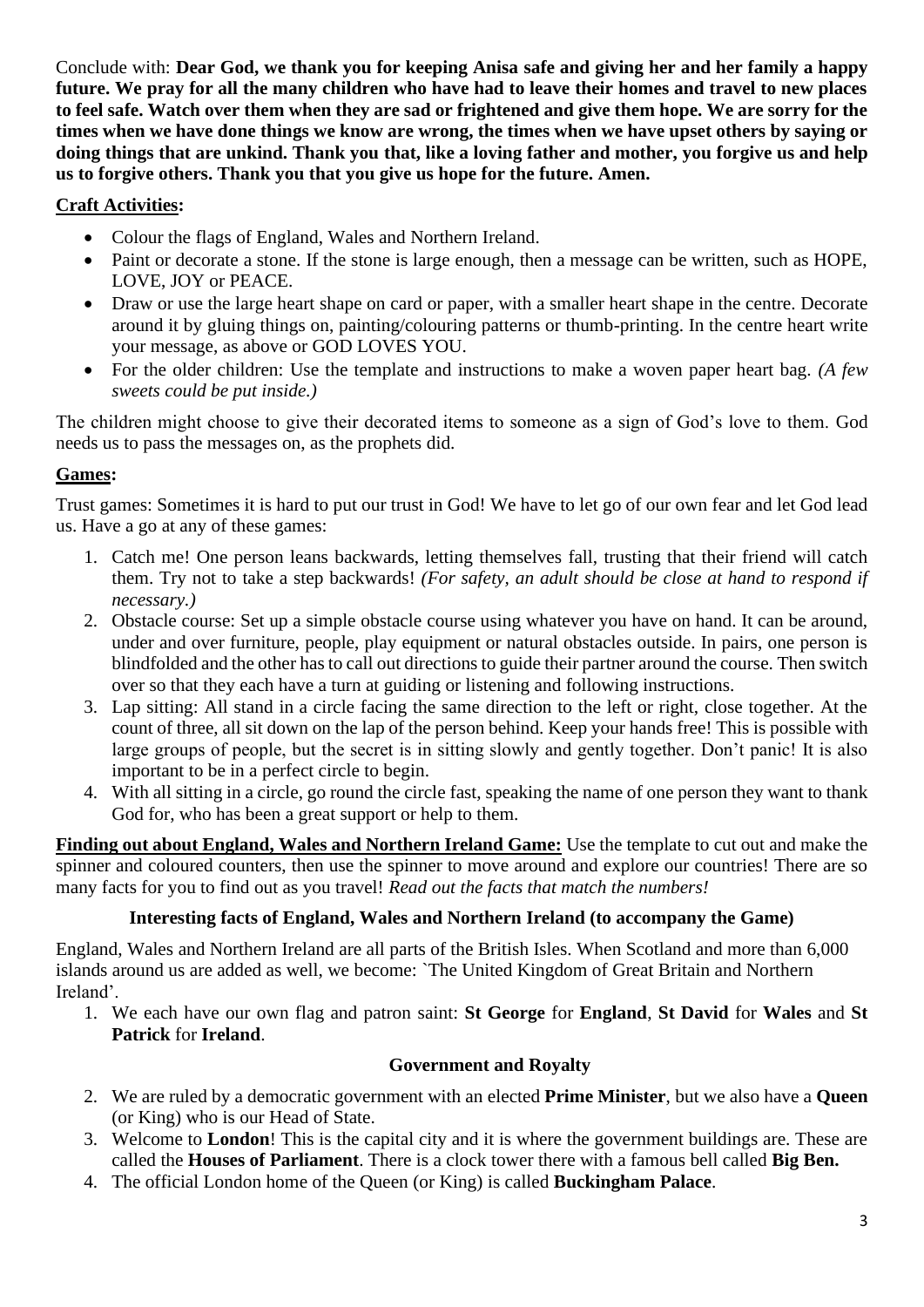- 5. We have many historic houses and castles. The oldest royal home is **Windsor Castle.** It was built more than 900 years ago and is the largest royal home in the world and still being lived in!
- 6. Do you know that when people reach their  $100<sup>th</sup>$  birthday they get a card from the Queen (or King)?

### **Things to be Proud Of**

- 7. We may be a small island but we have a long history of inventors who have brought new knowledge to the world.
- 8. Our educational system: all children get a free education until they are 18. We also have fee-paying private or independent schools. We get many students coming from other countries to go to our universities. **Oxford** and **Cambridge** are England's most famous and historic universities.
- 9. How lucky we are to have such a temperate climate no extremes in any way! We are proud of our lush green countryside and farm land.
- 10. Because we are all islands, nowhere in the country are we more than 75 miles from the sea!

#### **Over the Irish Sea**

- 11. Now we travel across to **Northern Ireland**  the main city here is **Belfast** and the Irish folk are here to welcome you! They are famous for their hospitality.
- 12. **The Giant's Causeway** is a very famous rocky area of the coast in Northern Ireland. It looks like thousands of giant steps. It is made up of thousands of hexagonal blocks of rock, formed by ancient volcanic eruptions.
- 13. **Loch Neagh,** in Northern Ireland, is the largest lake in the British Isles.

### **Back Across the Sea**

- 14. To **Wales**  another beautiful part of our islands! All the road signs in Wales are written in two languages: Welsh and English.
- 15. One town in Wales has one of the longest names in the world: **Llanfairpwillgwyngyllgogerychwryndrobwllllantysiliogogogoch** (*which means*: *Saint Mary's Church in the hollow of the white hazel near a rapid whirlpool and the Church of Saint Tysilio of the red cave*.)
- 16. From all parts of our countries we have many famous authors, poets, explorers and composers who are known all around the world.

# **More things to know**

- 17. **Football** (or soccer) originated in England, and other sports such as **cricket, rugby and tennis** all started here. Some of our football clubs are known all over the world.
- 18. If you go anywhere in England, Wales or Northern Ireland you will be sure to try some favourite foods like: fish and chips, varieties of sandwiches, cheeses and cream teas!
- 19. There are beautiful beaches and coastlines all around us. Fishing and sailing, surfing and swimming but be careful, the seas that surround us can be very cold!
- 20. **Stonehenge** is a famous prehistoric monument made up of a ring of massive standing stones. It is older than the Pyramids of Egypt and thought to have been created about 3,000 BC.
- 21. Believe it or not, the **postage stamp** originated here! The first stamp was issued in 1840.
- 22. Our **currency** of pennies and pounds is one of the oldest in the world that is still in use after 1200 years.
- 23. So back to London again! London has the largest **library** in the world.
- 24. **London** also has one of the oldest **transport** systems in the world and one of the largest both underground and above-ground.
- 25. **London** is a city where many people from countries all around the world come to visit. It has the highest number of **languages** spoken, by inhabitants and visitors, than in any other country – more than 300 languages.

# **Finish! We hope you have enjoyed your trip around England, Wales and Northern Ireland!**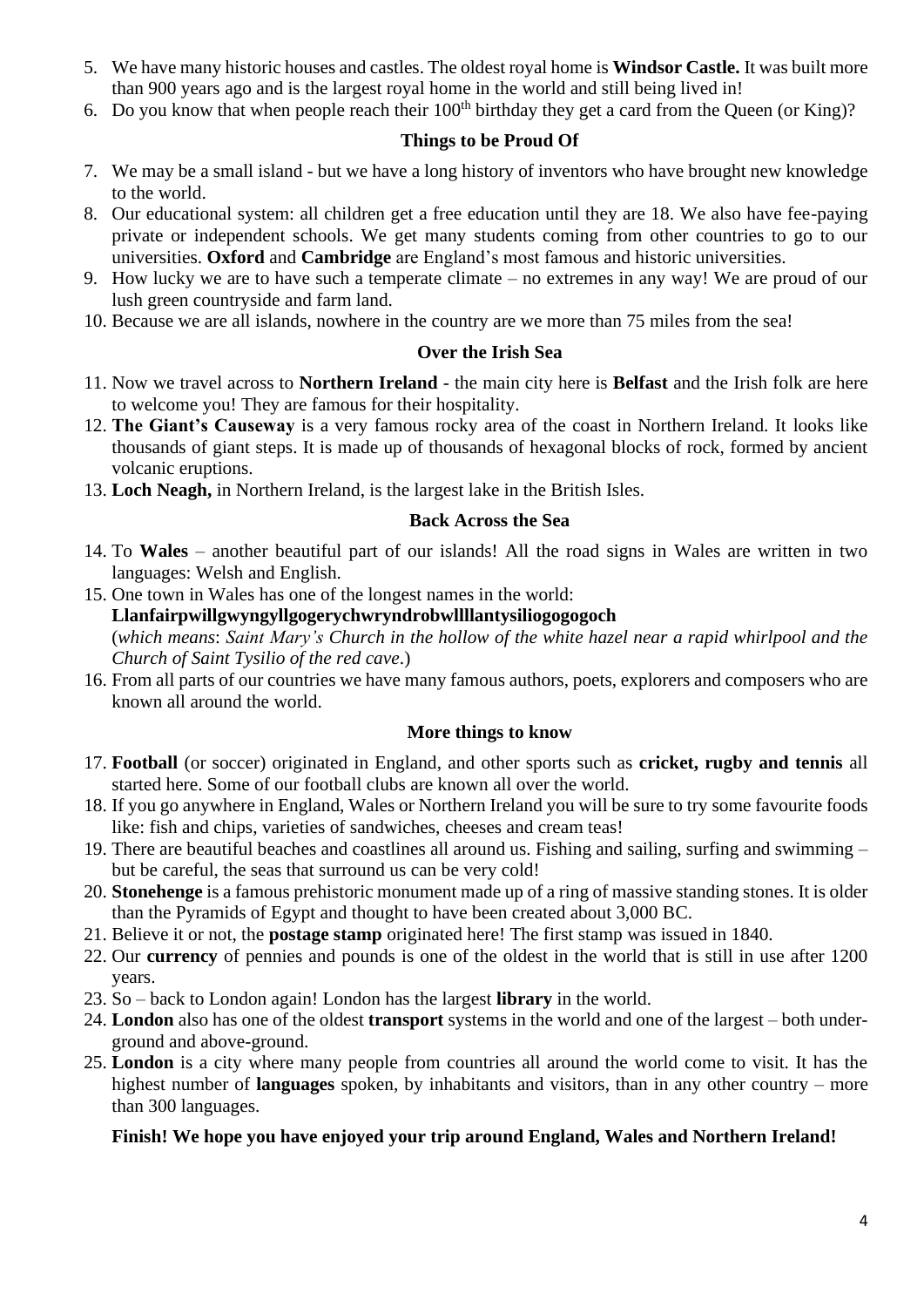#### **Resources for the activities:**

- Country Flags to colour
- Postcard 'My Hope Is….'
- How to make a Woven Heart Basket
- Explore our Nations Map Game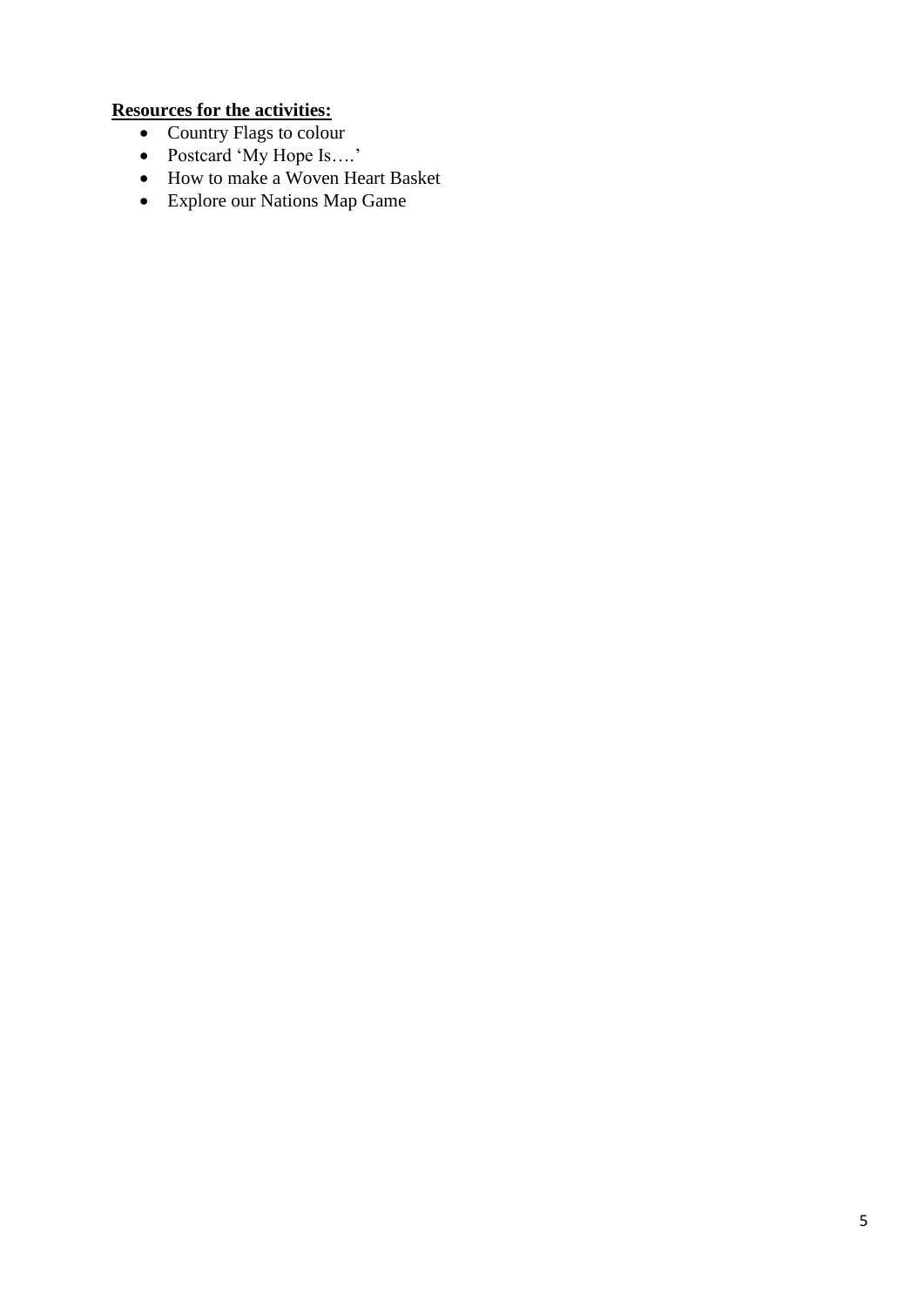### **Country Flags to Colour**



# Flag of Wales

In Welsh: Baner Cymru or<br>Y Ddraig Goch, meaning<br>"The Red Dragon".

The first recorded use of<br>the flag was at the Battle<br>of Bosworth in 1483.

It was officially recognised<br>as the Welsh national flag in 1959.

A red dragon on a white<br>(top) and green (bottom)<br>background.

# Flag of England

A red centred cross on a white background.





#### Saint Patrick's Saltire

Red saltire (X-shaped<br>cross) on a white field,<br>used to represent the island of Ireland or Saint Patrick, the patron saint of Ireland.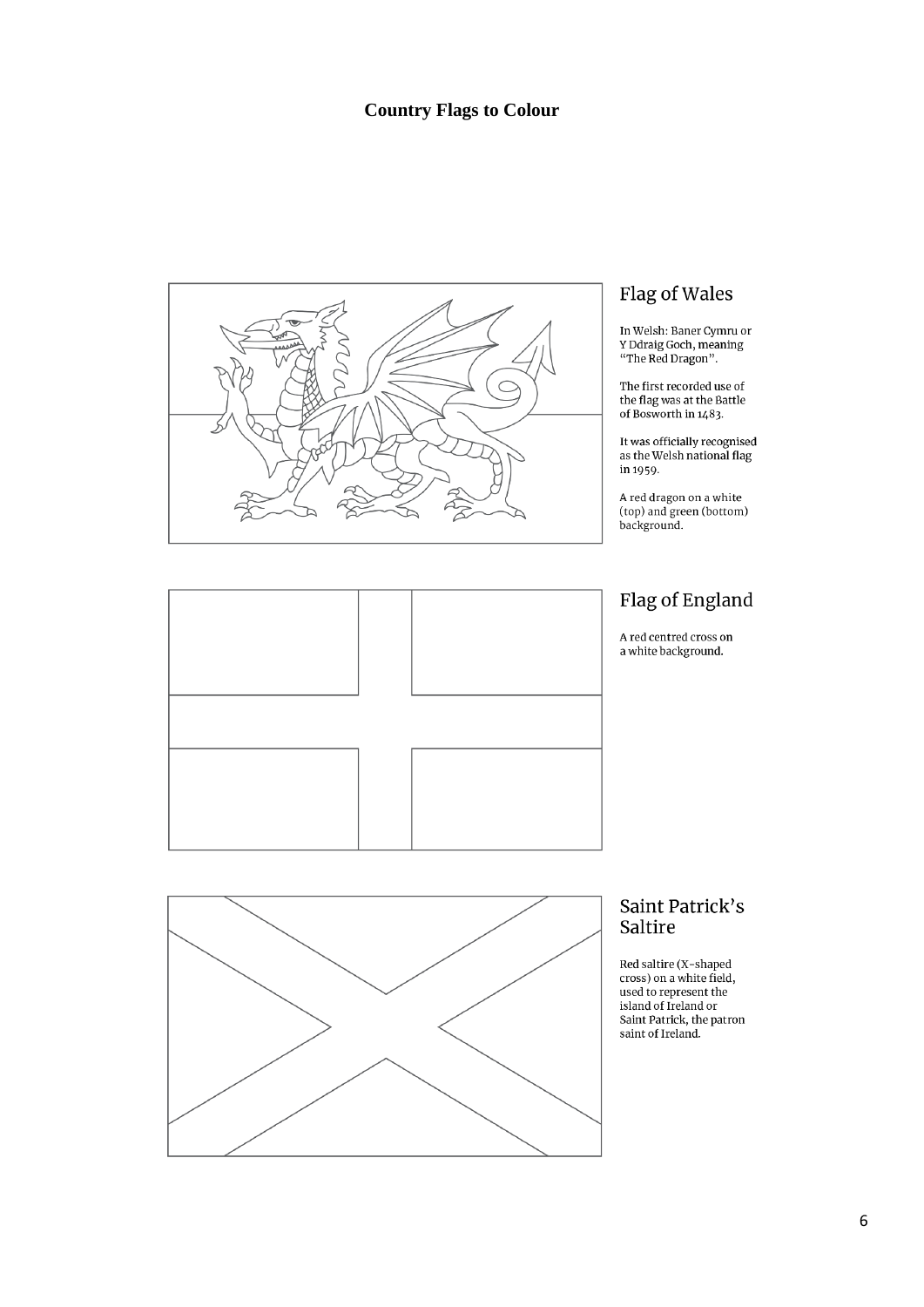

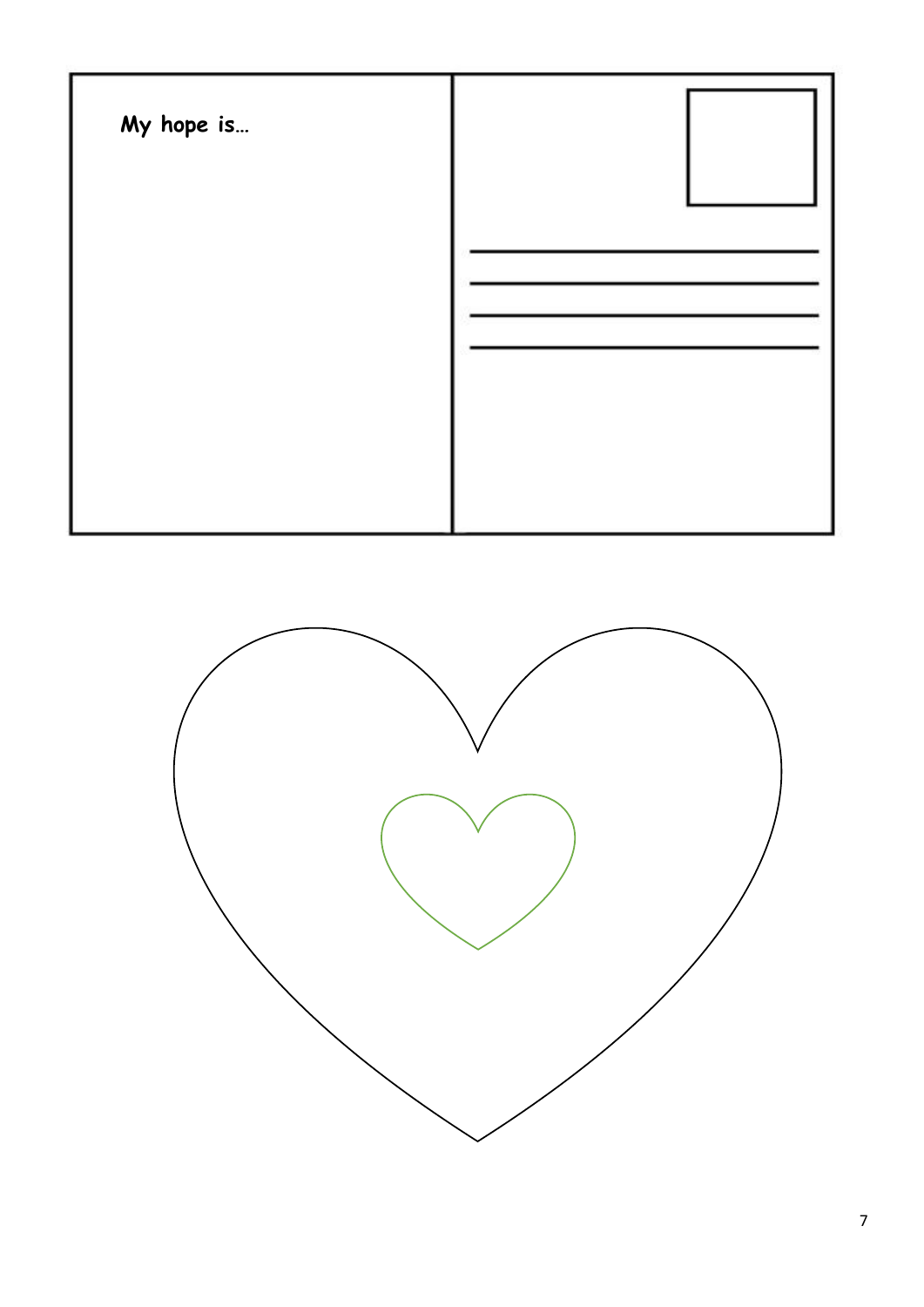# **How to Make a Woven Heart Basket**

Materials needed: Coloured paper, scissors and glue.

To make the basket: Cut out the shapes and along the numbered lines and then weave them together as shown, following the steps  $1 - 5$  given